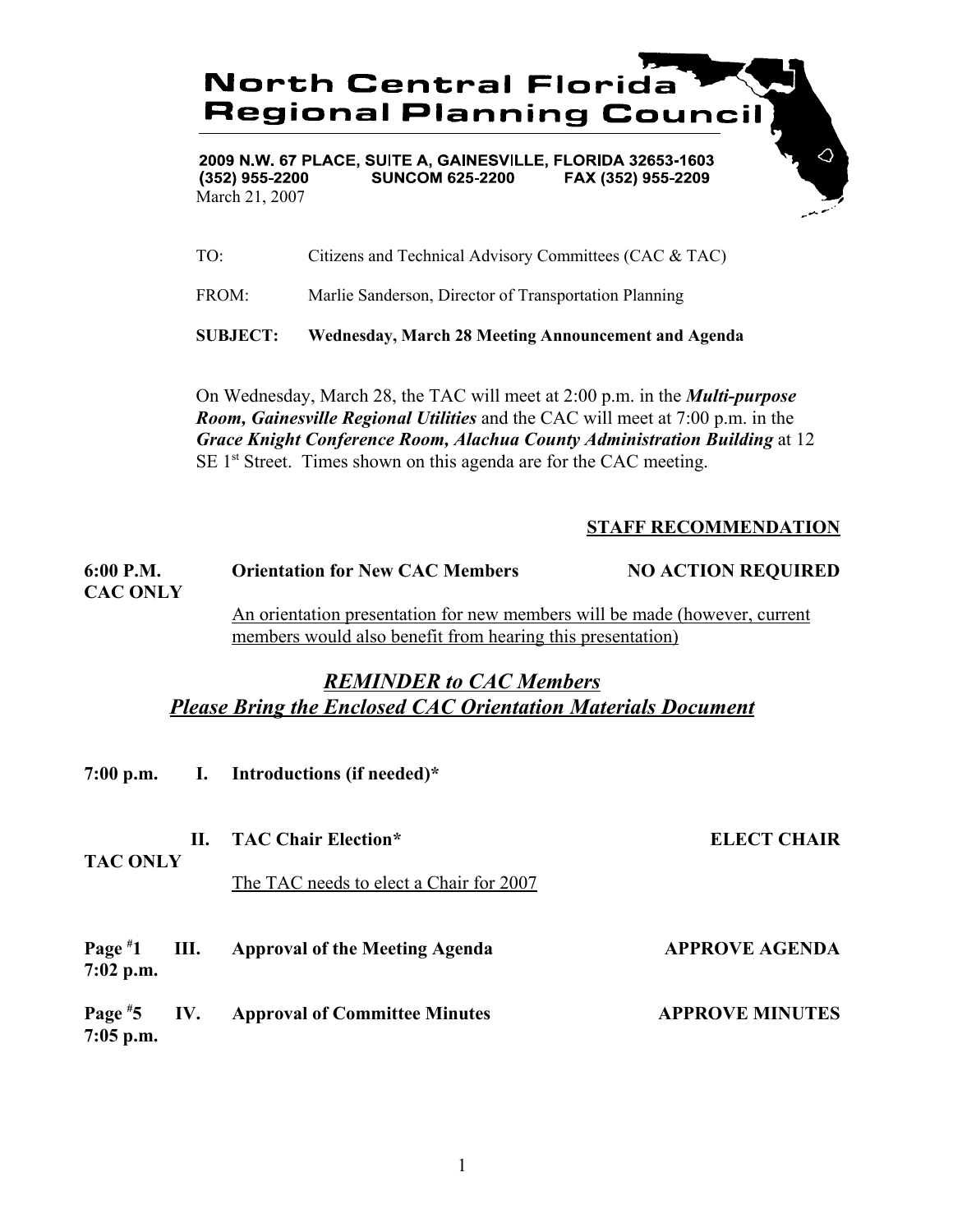| Page $*17$<br>V.                     | <b>Chairman's Report</b>                                                                                                                                                                | <b>FOR INFORMATION ONLY</b>                    |  |
|--------------------------------------|-----------------------------------------------------------------------------------------------------------------------------------------------------------------------------------------|------------------------------------------------|--|
| $7:10$ p.m.                          | Next MTPO meeting-April 12th at 3:00 p.m.<br>A.<br>Next set of Committee Meetings- May 16 (unless cancelled)<br><b>B.</b>                                                               |                                                |  |
| Page $*19$<br>VI.<br>7:20 p.m.       | <b>State Road 26- Median Opening</b>                                                                                                                                                    | <b>NO ACTION REQUIRED</b>                      |  |
|                                      | The Lake Forest Farms Homeowner's Association has requested that FDOT<br>install a median opening across from the entrance to their subdivision at NE 46 <sup>th</sup><br><b>Street</b> |                                                |  |
| Page $*23$ VII.<br>7:30 p.m.         | <b>Enhancement Applications-2007</b>                                                                                                                                                    | <b>APPROVE STAFF</b><br><b>RECOMMENDATION</b>  |  |
|                                      | May 1 <sup>st</sup> is the deadline for Enhancement project applications to the Florida<br>Department of Transportation (FDOT)                                                          |                                                |  |
| Page $*29$ VIII.<br>7:40 p.m.        | <b>MTPO Mast Arm Policy- Proposed Revisions</b>                                                                                                                                         | <b>APPROVE JOINT</b><br><b>RECOMMENDATION</b>  |  |
|                                      | FDOT is requesting a waiver to the mast arm signal policy to place a strain pole<br>signal at the Williston Road (State Road 121)/SW $62nd$ Avenue intersection                         |                                                |  |
| Page #33<br>IX.<br>7:50 p.m.         | Traffic Signal at Main Street and N. 53rd Avenue-<br><b>Vertical Signal Heads</b>                                                                                                       | <b>APPROVE VERTICAL</b><br><b>SIGNAL HEADS</b> |  |
|                                      | Adopted MTPO policy is for mast arms with horizontal signal heads                                                                                                                       |                                                |  |
| Page $*35$<br>X.<br>8:00 p.m.        | SW 20 <sup>th</sup> Avenue & 43 <sup>rd</sup> Street Conceptual<br><b>Intersection Design Project</b>                                                                                   | <b>APPROVE STAFF</b><br><b>RECOMMENDATION</b>  |  |
|                                      | This project is needed to determine how the proposed Hull Road Extension will<br>connect to SW 20 <sup>th</sup> Avenue at SW 43 <sup>rd</sup> Street                                    |                                                |  |
| Page $*39$<br>XI.<br><b>CAC ONLY</b> | <b>SpringHills DRI Traffic Study</b>                                                                                                                                                    | <b>NO ACTION REQUIRED</b>                      |  |
| 8:15 p.m.                            | The CAC Chair requested MTPO staff to present an overview of the transportation<br>study for this DRI that was prepared for the Regional Planning Council                               |                                                |  |